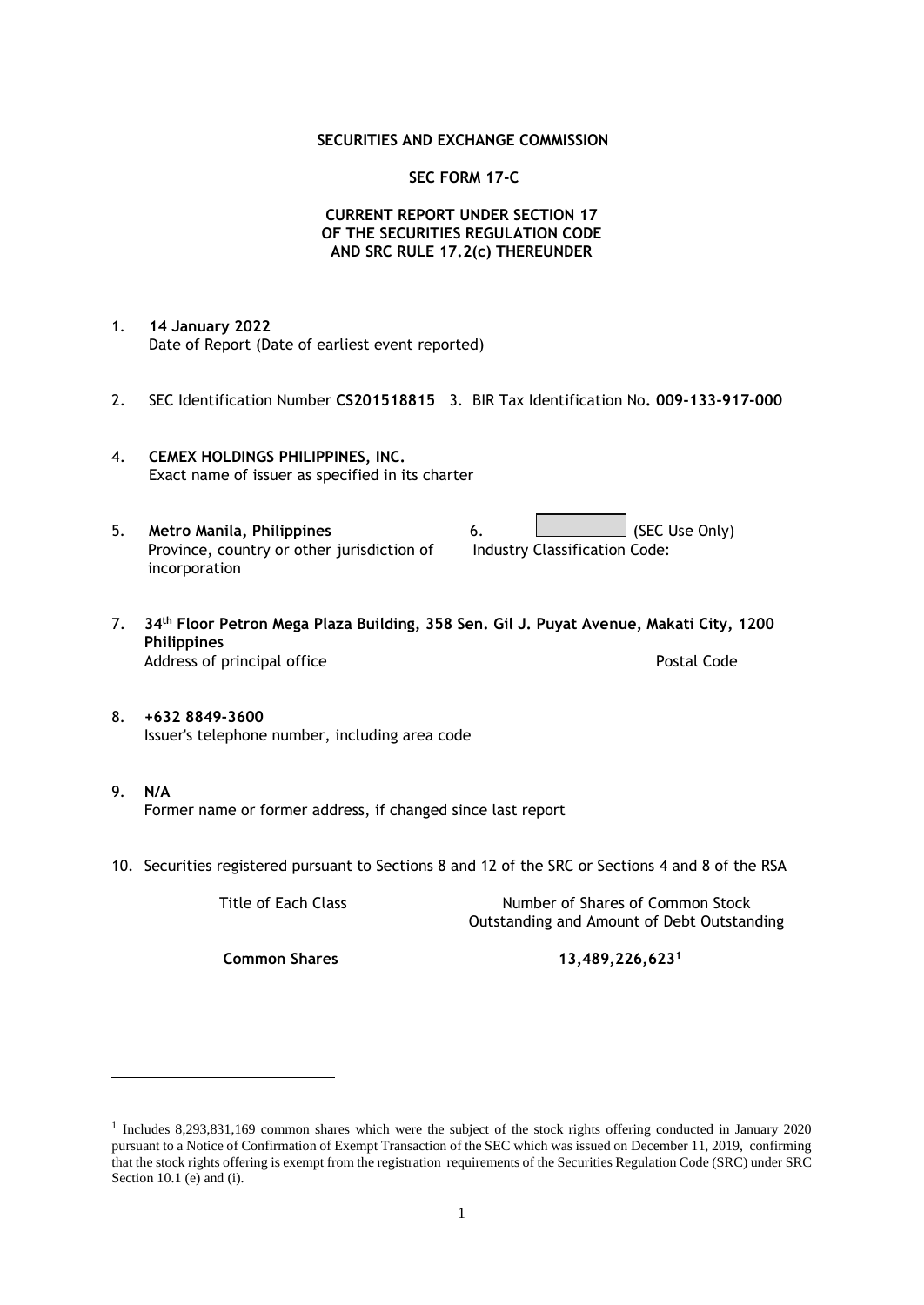#### 11. Indicate the item numbers reported herein: **Item 9 - Other Events**

**CEMEX HOLDING PHILIPPINES, INC. ("CHP") submits its Quarterly Progress Report dated 14 January 2022 (for the quarter ending December 31, 2021) in connection with the use of proceeds realized from the Stock Rights Offering (SRO) covering 8,293,831,169 common shares of CHP which was conducted in 2020. This report is certified by CHP's Treasurer and Chief Financial Officer and includes the corresponding report of CHP's external auditor.** 

#### **SIGNATURES**

Pursuant to the requirements of the Securities Regulation Code, the issuer has duly caused this report to be signed on its behalf by the undersigned hereunto duly authorized.

**CEMEX HOLDINGS PHILIPPINES, INC. 14 January 2022 Issuer Date** 

 $\text{rev}$  - **Jannette Virata Sevilla Compliance Officer**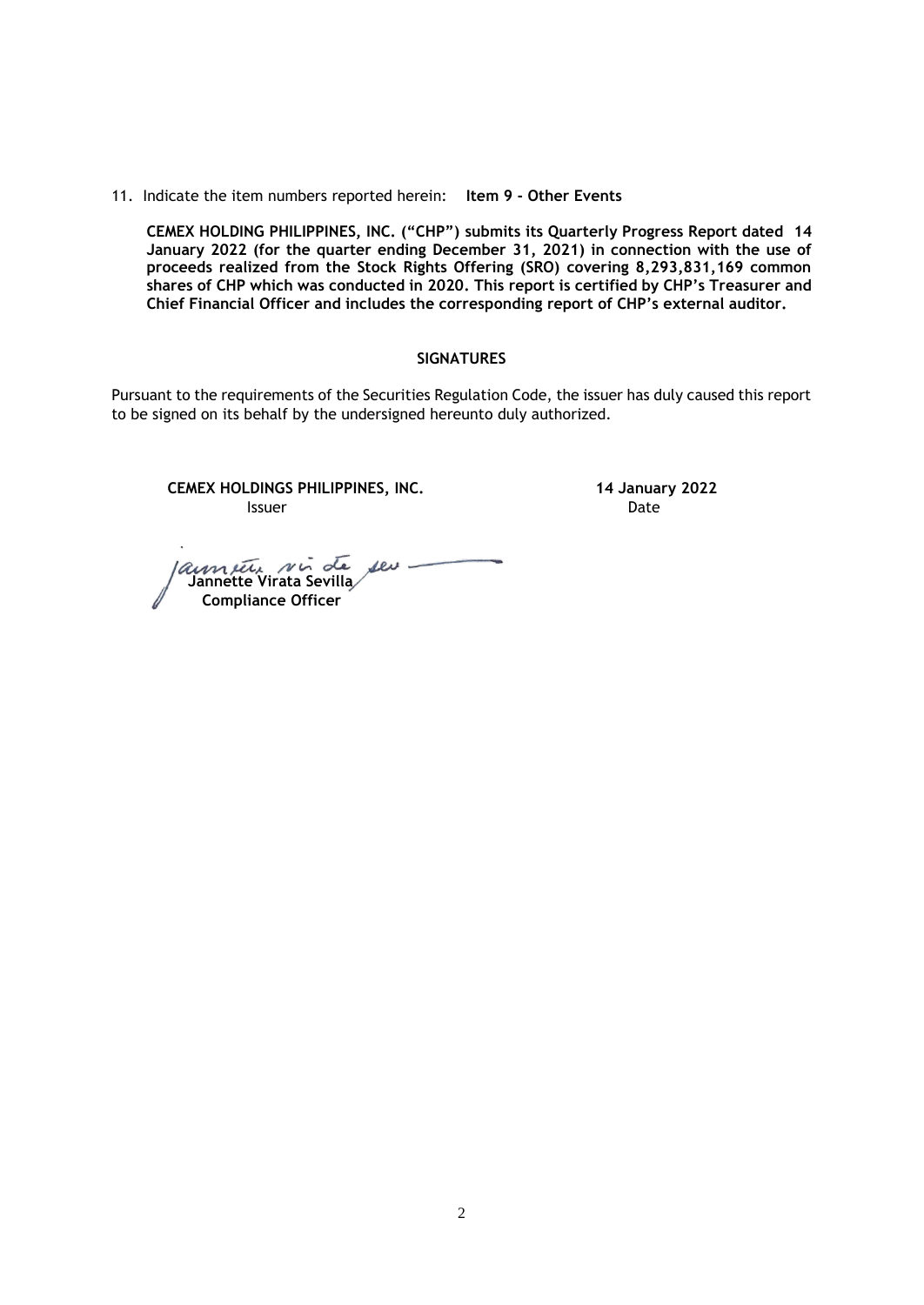

14 January 2022

## **THE PHILIPPINE STOCK EXCHANGE**

6 th Floor PSE Tower 5<sup>th</sup> Avenue corner 28<sup>th</sup> Street Bonifacio Global City, Taguig City Philippines

Attention: **MS. JANET A. ENCARNACION** Head, Disclosure Department

Re: Quarterly Progress Report on the Application of Proceeds from the SRO

Dear Ms. Encarnacion,

We write in connection with the Stock Rights Offering (SRO) covering 8,293,831,169 common shares of CEMEX HOLDINGS PHILIPPINES, INC. (the "CHP") which was conducted in 2020. Based on the Offer Price of P1.54 per share, the total proceeds from the SRO amounted to P12,772,500,000.26.

For the quarter ended 31 December 2021, the application of and disbursements from the SRO proceeds are broken down as follows:

| Concept                                     | <b>Amount in Philippine Pesos</b> |  |
|---------------------------------------------|-----------------------------------|--|
| Cost and expenses associated with the SOLID |                                   |  |
| Cement plant expansion project <sup>1</sup> | 105,567,747.13                    |  |

<sup>1</sup>Funded through advances made by CHP to Solid Cement Corporation ("SOLID") under the Revolving *Master Loan Facility Agreement dated 3 March 2020 entered into between CHP, as lender, and SOLID, as borrower*

Also attached is the report of CHP's external auditor dated 14 January 2022 covering the foregoing disbursements reported for the quarter.

Thank you very much.

Sincerely,

JANNETTE VIRATA SEVILLA Compliance Officer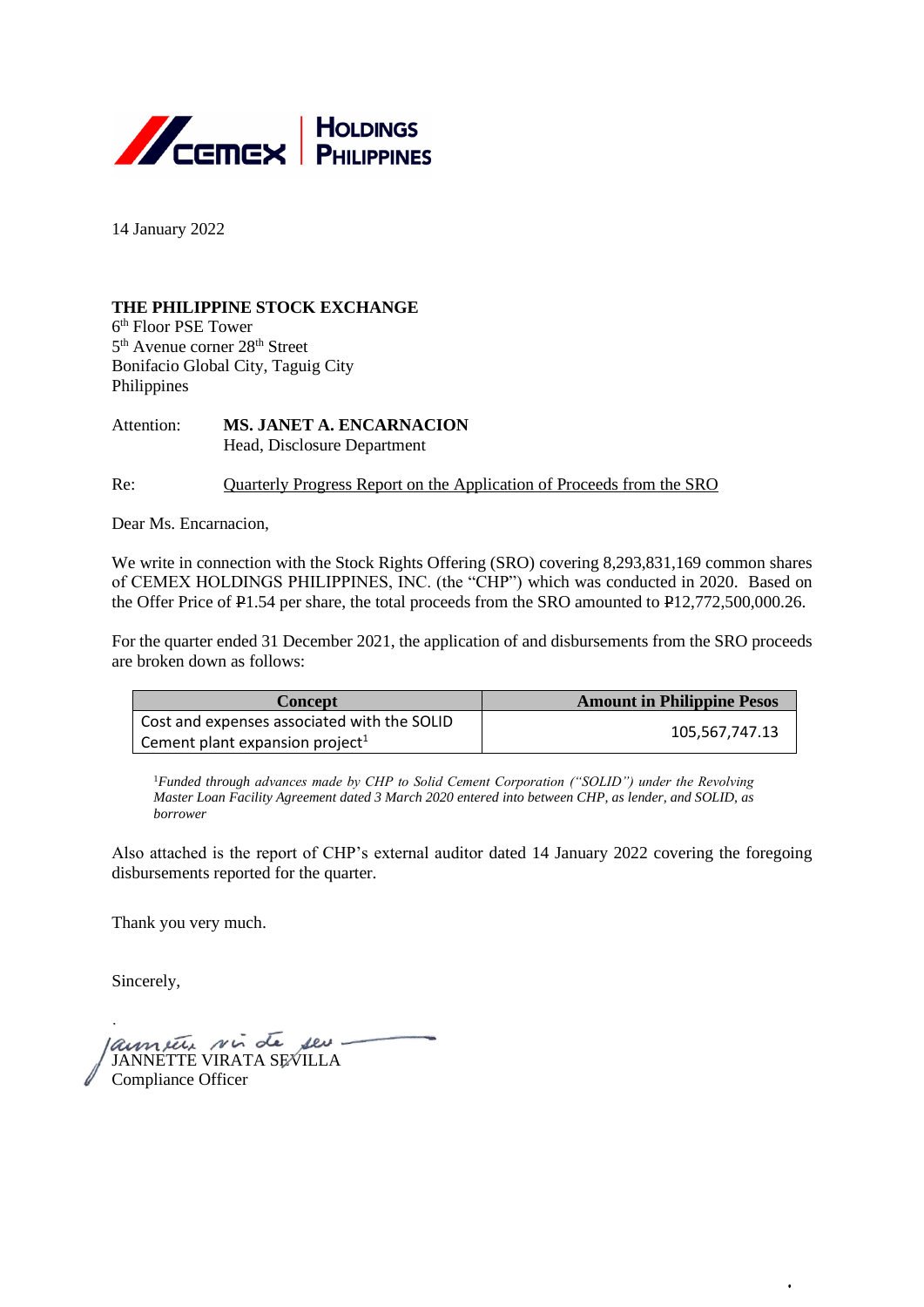## **CEMEX HOLDINGS PHILIPPINES, INC. QUARTERLY PROGRESS REPORT for the quarter ended December 31, 2021**

| <b>CONCEPT</b>                                       | <b>AMOUNT IN</b><br><b>PHILIPPINE</b><br><b>PESOS</b> | <b>DATE OF</b><br><b>DISBURSEMENT</b> | <b>DISBURSEMENT</b><br><b>REPORT</b> |  |
|------------------------------------------------------|-------------------------------------------------------|---------------------------------------|--------------------------------------|--|
| Cost and expenses associated with the                |                                                       |                                       |                                      |  |
| SOLID Cement plant expansion project<br>2,838,209.98 |                                                       | October 6, 2021                       | 48 <sup>th</sup>                     |  |
| Cost and expenses associated with the                |                                                       |                                       |                                      |  |
| SOLID Cement plant expansion project                 | 32,781,323.28                                         | October 19, 2021                      | 49 <sup>th</sup>                     |  |
| Cost and expenses associated with the                |                                                       |                                       |                                      |  |
| SOLID Cement plant expansion project                 | 3,607,996.40                                          | November 3, 2021                      | 50 <sup>th</sup>                     |  |
| Cost and expenses associated with the                |                                                       |                                       |                                      |  |
| SOLID Cement plant expansion project                 | 31,007,914.24                                         | November 8, 2021                      | 51 <sup>st</sup>                     |  |
| Cost and expenses associated with the                |                                                       |                                       |                                      |  |
| SOLID Cement plant expansion project                 | 35,332,303.23                                         | December 3, 2021                      | 52 <sup>nd</sup>                     |  |
| <b>TOTAL</b>                                         | 105,567,747.13                                        |                                       |                                      |  |

*The disbursements were funded through advances made by CHP to Solid Cement Corporation ("SOLID") under the Revolving Master Loan Facility Agreement dated 3 March 2020 entered into between CHP, as lender, and SOLID, as borrower*

## **CERTIFIED TRUE AND CORRECT BY:**

STEVE KUANSHENG Treasurer & Chief Financial Officer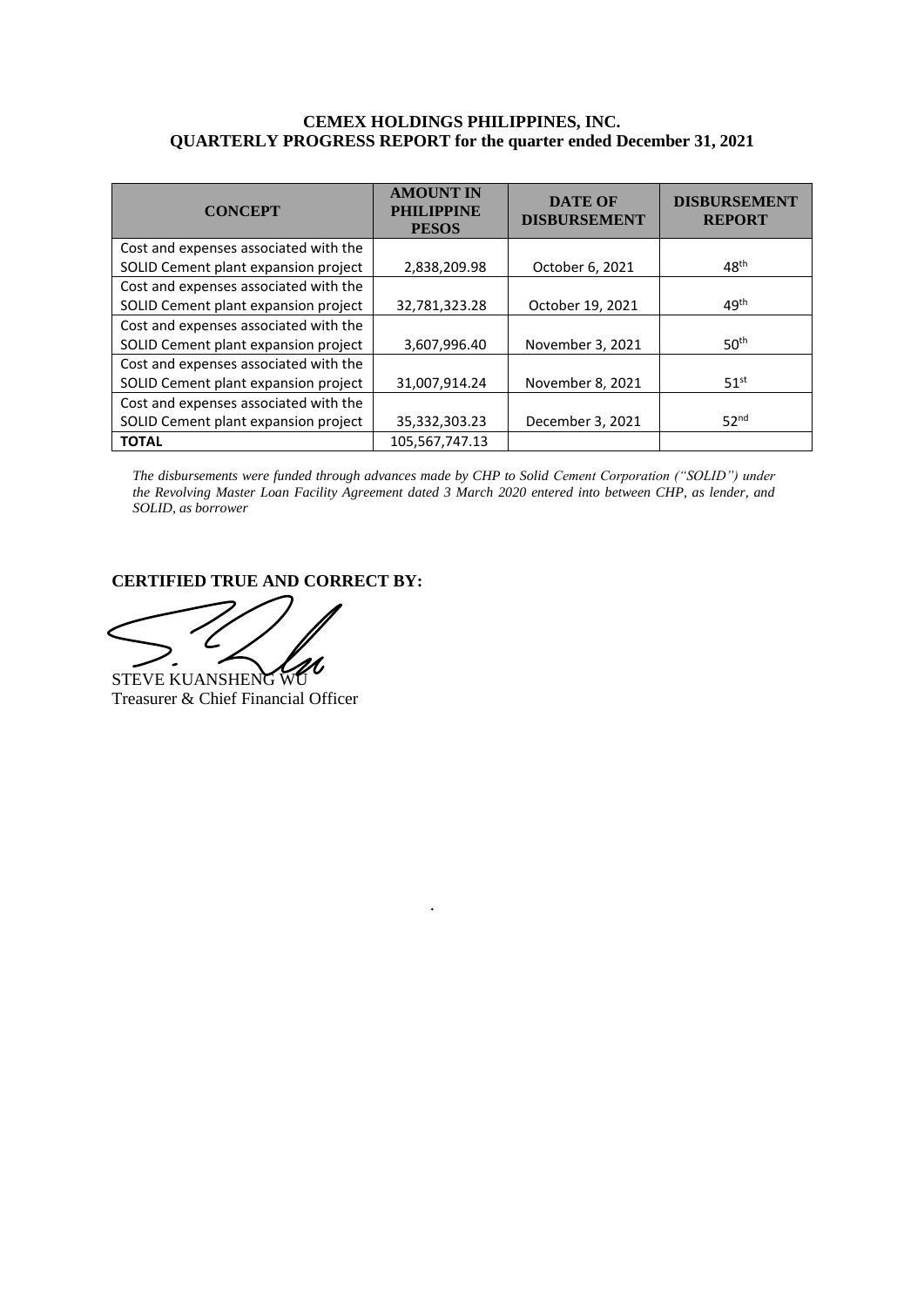

R.G. Manabat & Co. The KPMG Center, 9/F 6787 Ayala Avenue, Makati City Philippines 1226 Telephone +63 (2) 8885 7000 Telefax +63 (2) 8894 1985 Internet www.home.kpmg/ph Email ph-inquiry@kpmg.com

January 14, 2022

### **CEMEX Holdings Philippines, Inc.**

34/F Petron Mega Plaza Building 358 Sen. Gil J. Puyat Avenue Brgy. Bel-Air, Makati City

We have performed the procedures agreed with you and enumerated below with respect to the attached Progress Report for the three-month period ended December 31, 2021 on the use of proceeds generated from the stock rights offering (SRO) of CEMEX Holdings Philippines, Inc. (the "Company") as outlined in our engagement letter dated January 13, 2022. The engagement was undertaken in accordance with the Philippine Standards on Related Services 4400, *Engagements to Perform Agreed-upon Procedures*. The procedures were performed solely to enable the Company to comply with the requirement of the Philippine Stock Exchange (PSE) to submit an assurance report on the information being presented by the Company relating to the use of the SRO proceeds. The agreed-upon procedures and results thereof are summarized as follows:

- 1. We obtained the copy of the Company's Final Planned Use of SRO Proceeds and Progress Report for the three-month period ended December 31, 2021 and performed the following:
	- Recalculation to check the mathematical accuracy of the Progress Report. We found that the Progress Report is mathematically accurate. No exceptions were noted.
	- We compared the nature of expenditures in the Progress Report with the nature of expenditures reflected in the Final Planned Use of Proceeds. We noted from the Final Planned Use of Proceeds that immediately upon the completion of the SRO, the Company intends to use the SRO proceeds to finance the ongoing plant expansion of the Company's subsidiary, Solid Cement Corporation (Solid) located in Antipolo, Rizal.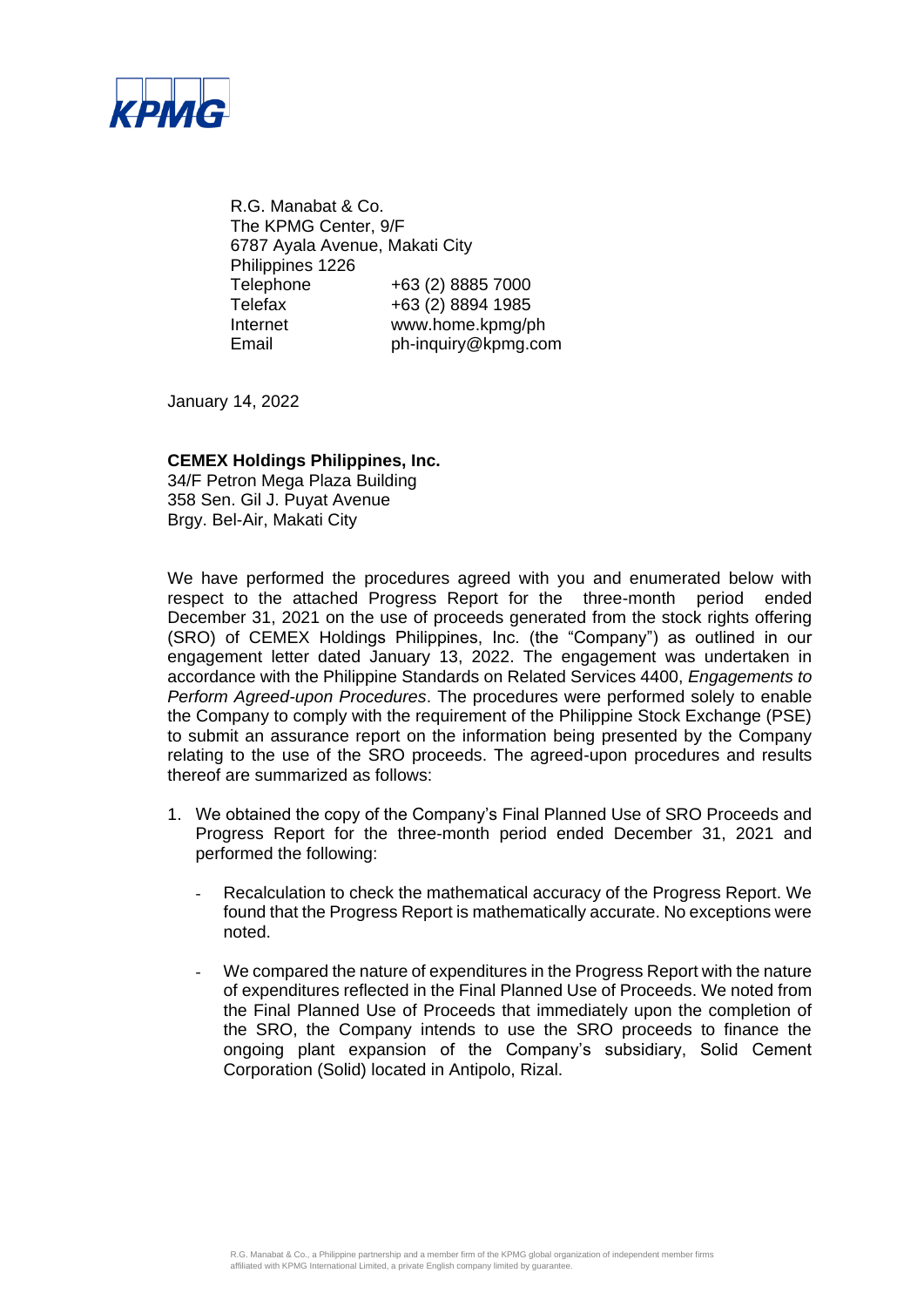We also noted from the Final Planned Use of Proceeds that the Company intends to pay the following related expenses related to the SRO:

- Underwriting and selling fees for the offer shares:
- Taxes;<br>■ Philinni
- Philippine Securities and Exchange Commission registration, filing and legal research fees;
- PSE listing and processing fees;
- Professional fees; and
- Other expenses.

We noted that the nature of the expenditures in the Progress Report for the three-month period ended December 31, 2021, which mainly pertains to the costs incurred on the ongoing plant expansion of the Company located in Antipolo, Rizal, is in line with the nature of expenditures as reflected in the Final Planned Use of Proceeds. No exceptions were noted.

2. We obtained the detailed schedule of the Progress Report for the three-month period ended December 31, 2021, recomputed to check the mathematical accuracy of the detailed schedule and compared the subtotals and totals in such schedule with the amounts in the Progress Report.

We found the detailed schedule of the Progress Report to be mathematically accurate and subtotals and totals in the said schedule agreed with the amounts in the Progress Report. Total expenditures per detailed schedule and per Progress Report both amounted to P105,567,747.13. No exceptions were noted.

3. We vouched all disbursements pertaining to the ongoing plant expansion, as indicated in the detailed schedule of the Progress Report, to the fund transfer transaction registers from Solid's bank, Citibank N.A., Philippines. All disbursements pertain to payments made to CBMI Construction Co., Ltd. – Philippines.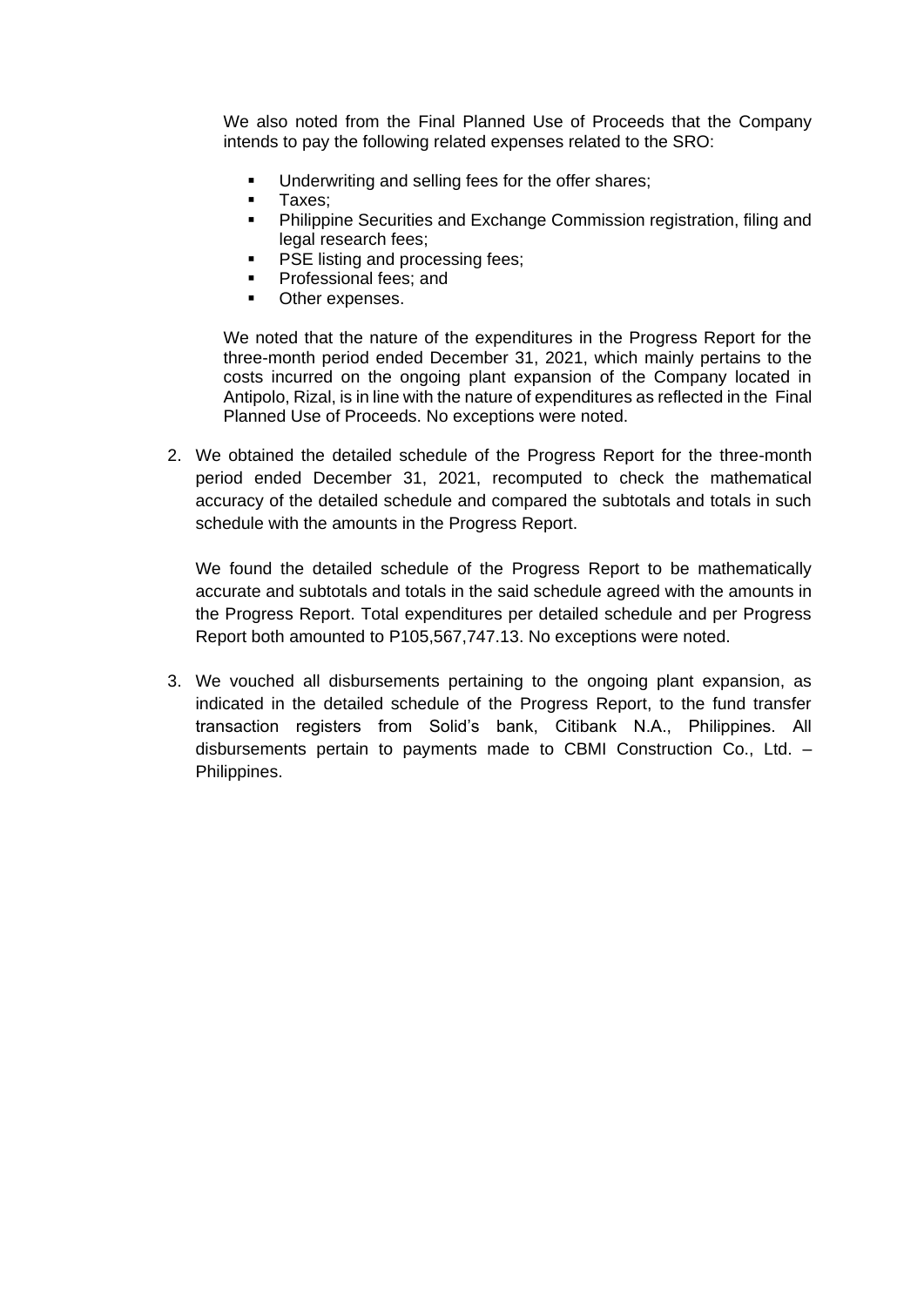| <b>Fund Transfer</b><br><b>Transaction</b><br>Reference<br><b>Number</b> | Date of<br><b>Payment</b> | <b>Amounts per</b><br><b>Fund Transfer</b><br><b>Transaction</b><br><b>Registers</b> | <b>Amounts per</b><br><b>Detailed</b><br><b>Schedule of the</b><br><b>Progress</b><br>Report | <b>Difference</b> |
|--------------------------------------------------------------------------|---------------------------|--------------------------------------------------------------------------------------|----------------------------------------------------------------------------------------------|-------------------|
| 2781051JPHH                                                              | October 5, 2021           | P2,838,209.98                                                                        | P2,838,209.98                                                                                | Р.                |
| 291105CMZ5C                                                              | October 18, 2021          | 32,781,323.28                                                                        | 32,781,323.28                                                                                |                   |
| 305105SZK07                                                              | November 2, 2021          | 3,607,996.40                                                                         | 3,607,996.40                                                                                 |                   |
| 309105WIGG1                                                              | November 5, 2021          | 31,007,914.24                                                                        | 31,007,914.24                                                                                |                   |
| 336106NS8OM                                                              | December 2, 2021          | 35,332,303.23                                                                        | 35,332,303.23                                                                                |                   |
|                                                                          |                           | P105,567,747.13                                                                      | P105,567,747.13                                                                              | Р.                |

No exceptions were noted. See summary below (amounts in Philippine Peso).

Because the above procedures do not constitute an audit made in accordance with the Philippine Standards on Auditing, or a review made in accordance with Philippine Standards on Review Engagements, consequently, no assurance is expressed on the selected accounts and transactions covered by the agreed-upon procedures.

Had we performed additional procedures or had we performed an audit or review of the financial statements in accordance with the Philippine Standards on Auditing, or a review made in accordance with Philippine Standards on Review Engagements, other matters might have come to our attention that would have been reported to you.

The contents of this report are intended solely for the purpose set forth in the first paragraph and for the use of the Company's management to comply with the requirement of the PSE to submit an assurance report on the information being presented by the Company relating to the use of the SRO proceeds, and are not to be used for any other purpose and are not intended for use by those who have not agreed to the procedures performed and taken responsibility for the sufficiency and appropriateness of such procedures. This report relates only to the selected accounts and transactions outlined in the engagement letter and do not extend to any financial statements of the Company, taken as a whole.